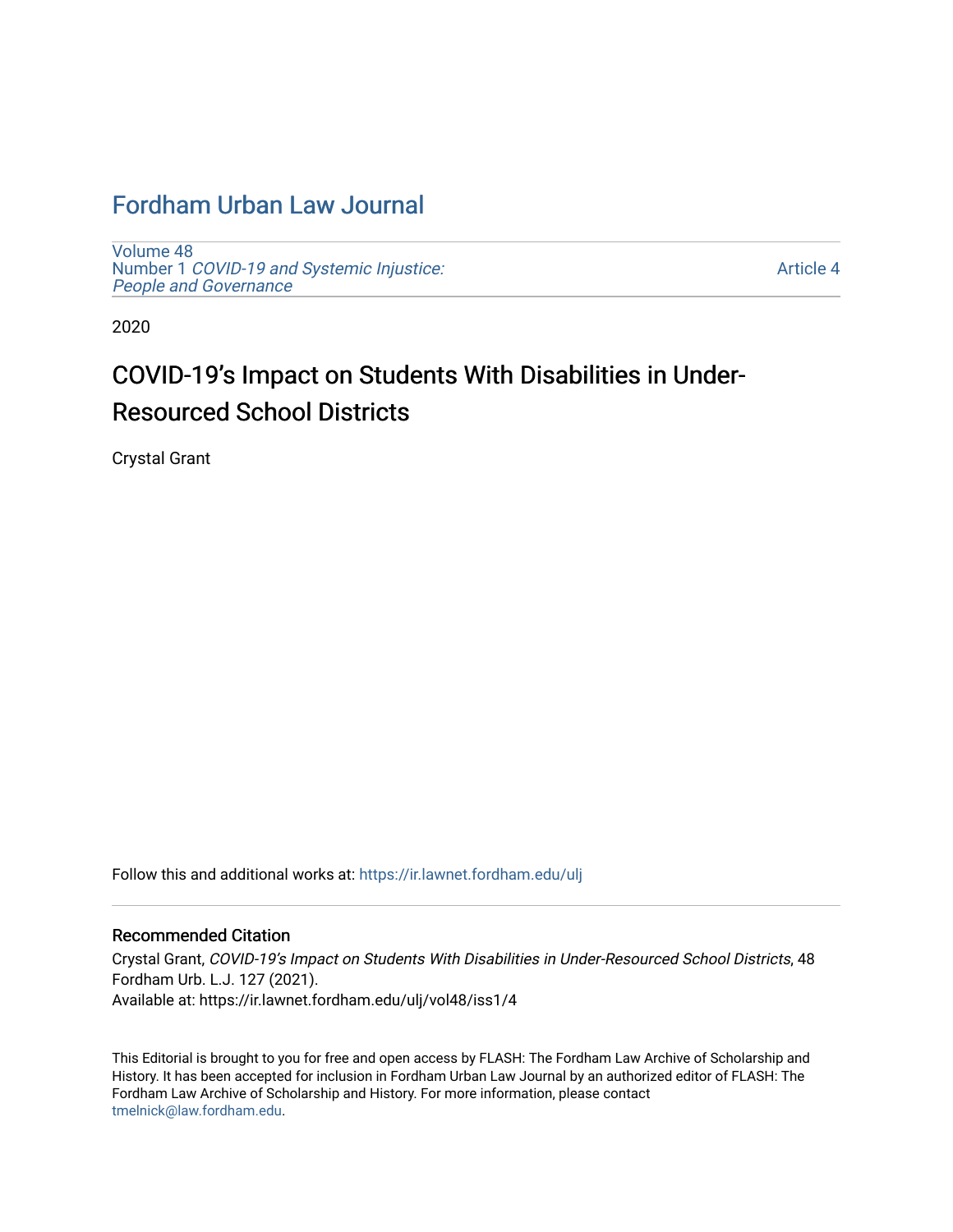### **COVID-19'S IMPACT ON STUDENTS WITH DISABILITIES IN UNDER-RESOURCED SCHOOL DISTRICTS**

*Crystal Grant\** 

| I. Students with Disabilities During COVID-19 130           |  |
|-------------------------------------------------------------|--|
| II. The Impact of COVID-19 on Students of Color 133         |  |
|                                                             |  |
| A. Special Education Services During March-June 2020 137    |  |
| B. Special Education Services at the Start of the 2020–2021 |  |
|                                                             |  |
|                                                             |  |

#### **INTRODUCTION**

The COVID-19<sup>1</sup> pandemic has had an undeniably devastating impact on the world. In the United States, the pandemic touched all facets of society as non-essential businesses closed, millions of people became ill, and thousands died. In the spring of 2020, pursuant to state-mandated stay-at-home orders, most U.S. schools physically closed their buildings. Some school districts presented students with the opportunity to complete the remainder of the school year at home through online remote instruction — others ended the school year early. While moving to online instruction was appreciated as a common-sense approach to a difficult and unprecedented situation, it was not a solution for many students with

<sup>\*</sup> J.D., MSW. Crystal Grant directs and teaches at the Duke Children's Law Clinic, a medical-legal partnership that provides legal services to children and their families.

 <sup>1. &</sup>quot;COVID-19" is an abbreviation for the coronavirus disease 2019. *See Coronavirus Disease 2019 (COVID-19): Frequently Asked Questions*, CTRS. FOR DISEASE CONTROL & PREVENTION,

https://www.cdc.gov/coronavirus/2019-ncov/faq.html#Coronavirus-Disease-2019-Basics [https://perma.cc/D27U-JHPS] (last visited Oct. 21, 2020). The virus that causes COVID-19 spreads from person to person.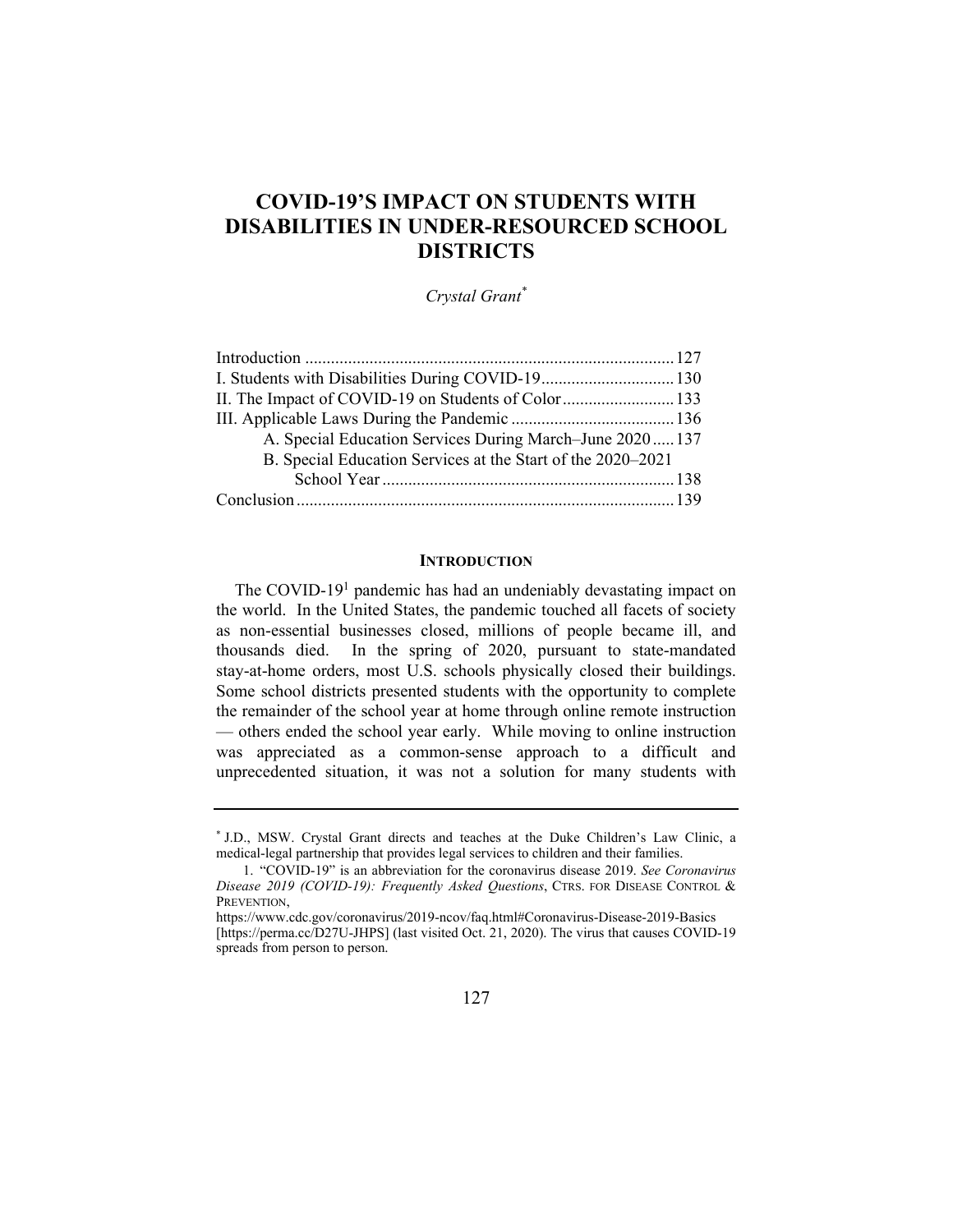disabilities. Students with disabilities in majority low-income school districts and communities of color faced additional challenges due to their disabilities and social factors impacting their communities.<sup>2</sup> Many students lacked computers with updated technology like webcams, speakers, and reliable internet, a quiet place to work, or parents available to help them with assignments.<sup>3</sup>

The school districts that did not have the resources to transition quickly to online instruction were forced to end the school year prematurely.4 Districts that continued to operate questioned whether they were legally compelled by the state education agencies to provide special education services remotely, and even when there was a clear duty to do so, financially strapped schools were simply not up to the task.<sup>5</sup> The challenges revealed during the pandemic serve as a reminder of the disparities in special education services between wealthier, better-resourced school districts and schools that are under-resourced.<sup>6</sup> Federal and state governments need to develop a more equitable infrastructure that will adequately support all students, especially in times of crisis.

This Essay explores the plight of students with disabilities during the COVID-19 pandemic, particularly those enrolled in under-resourced school districts.<sup>7</sup> To address these ongoing disparities, remediate student regression, and prevent further educational loss, we must act quickly to get resources to the students who need it most and to guide districts towards using these resources effectively.<sup>8</sup> This Essay questions whether federal and

<sup>2.</sup> *See* LINDA DARLING-HAMMOND ET AL., LEARNING POL'Y INST., RESTARTING AND REINVENTING SCHOOL: LEARNING IN THE TIME OF COVID AND BEYOND 98 (2020), https://restart-reinvent.learningpolicyinstitute.org/sites/default/files/product-files/Restart\_Re invent\_Schools\_COVID\_REPORT.pdf [https://perma.cc/E44F-V9KH].

<sup>3.</sup> *See* Benjamin Herold, *The Disparities in Remote Learning Under Coronavirus (in Charts)*, EDUC. WK. (Apr. 10, 2020), https://www.edweek.org/ew/articles/2020/04/10/the-disparities-in-remote-learning-under-co ronavirus.html [https://perma.cc/D4RH-Q7C9].

<sup>4.</sup> *See id.*

<sup>5.</sup> *See* Erica L. Green, *DeVos Decides Against Special Education Waivers During the Pandemic*, N.Y. TIMES (Apr. 28, 2020), https://www.nytimes.com/2020/04/28/us/politics/coronavirus-devos-special-education.html [https://perma.cc/2CF9-3MH8].

<sup>6.</sup> *See* DARLING-HAMMOND ET AL., *supra* note 2.

 <sup>7.</sup> This Essay uses the term "under-resourced" to describe school districts that serve students from predominantly low-income communities. These districts often lack the necessary materials and facilities to provide students with an optimal education, and typically serve students with heightened academic and social difficulties. *See generally* Edith S. Tatel, *Teaching in Under-Resourced Schools: The Teach for America Example*, 38 THEORY INTO PRAC. 37 (1999).

 <sup>8.</sup> These under-resourced school districts are the result of decades of housing segregation, school segregation, and unequal school funding. *See Nonwhite School Districts Get \$23 Billion Less Than White Districts Despite Serving the Same Number of Students*,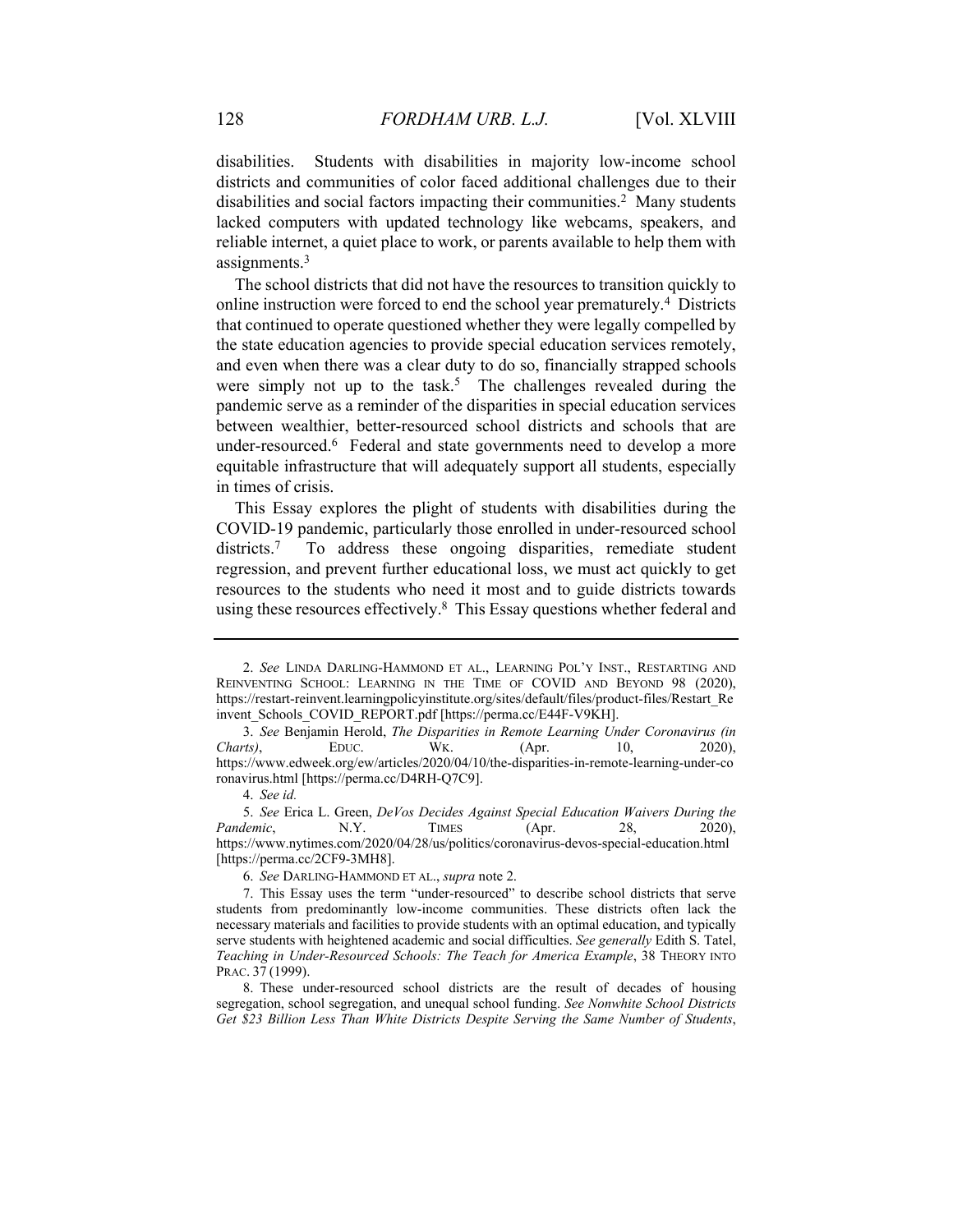state governments are truly committed to creatively examining the current special education framework and adopting solutions that will prioritize expanding access to resources for students with disabilities. These solutions include an immediate advancement of funds to aid states and under-resourced school districts in implementing the Individuals with Disabilities Education Act (IDEA), adopting effective guidelines to address educational loss, and closing the digital divide by providing greater access to technology for all students and their parents.

Students with disabilities who need specialized instruction and accommodations in school receive services under the IDEA,<sup>9</sup> which funds states to provide educational programs to children with disabilities.<sup>10</sup> On average, it costs school districts more money to educate students with disabilities than those without disabilities.<sup>11</sup> However, Congress has never fully funded states with 40% of the special education costs that the IDEA promised.12 This discrepancy between the monies promised and the amount actually provided has created inconsistencies in the way school districts implement the IDEA.<sup>13</sup> A student's access to appropriate special education services may vary depending on the resources available in their school district.<sup>14</sup> Local communities have been pleading for help with special education funding long before COVID-19 made landfall in the United States.<sup>15</sup>

The special education funding challenges that schools face are very similar to their overall funding struggles, particularly in under-resourced, low-income, and low-performing school districts.<sup>16</sup> Less resourced school

10. *See id.* § 1400(d)(1)(C).

EDBUILD, https://edbuild.org/content/23-billion [https://perma.cc/X8GH-Q5TV] (last visited Oct. 26, 2020).

 <sup>9.</sup> The IDEA is a federal law that applies to all schools receiving federal funding. It governs the special education services and supports provided to children with disabilities. These individualized services and supports enable students to access a free and appropriate public education, commonly referred to as a "FAPE," and make meaningful progress toward their educational goals. *See* 20 U.S.C. § 1412.

<sup>11.</sup> See MICHAEL GRIFFITH, EDUC. COMM'N OF THE STATES, A LOOK AT FUNDING FOR STUDENTS WITH DISABILITIES 3 (2015). WITH DISABILITIES 3 (2015), https://www.ecs.org/clearinghouse/01/17/72/11772.pdf [https://perma.cc/N9TM-8T4K].

<sup>12.</sup> *See id.* 

<sup>13.</sup> *See id.*

<sup>14.</sup> *See* Crystal Grant, *Special Education by Zip Code: Creating Equitable Child Find Policies*, 52 LOY. U. CHI. L.J. 127 (2020).

<sup>15.</sup> *See* Lizzy Francis, *The State of IDEA Special Education Funding Shows That Lawmakers Don't Prioritize Kids*, FATHERLY (Oct. 7, 2019, 5:56 PM), https://www.fatherly.com/love-money/idea-special-education-funding/ [https://perma.cc/7CCV-F623].

<sup>16.</sup> *See* MATTHEW M. CHINGOS & KRISTIN BLAGG, URB. INST., DO POOR KIDS GET THEIR FAIR SHARE OF SCHOOL FUNDING? 2 (2017),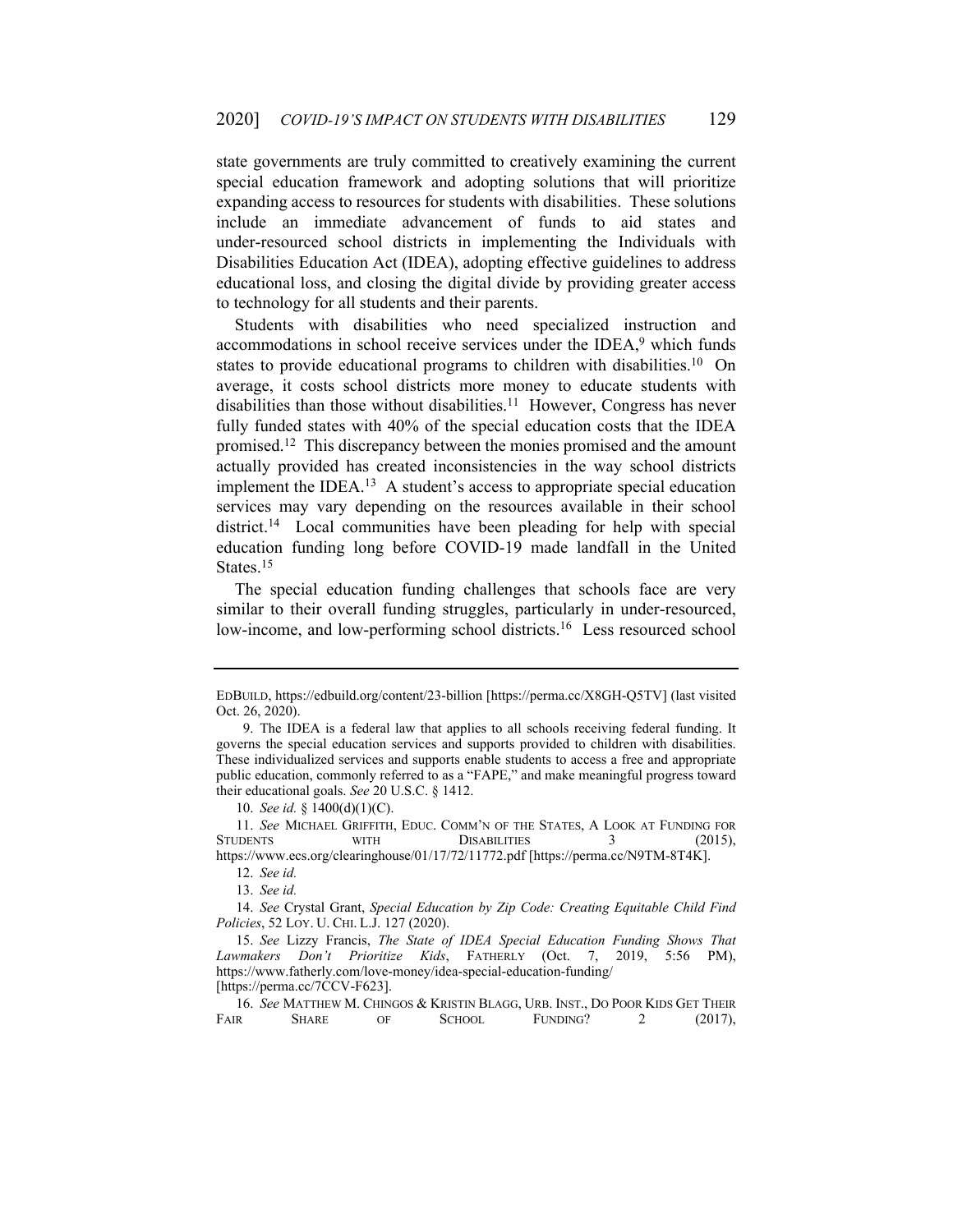districts often receive the same funding as wealthier districts without accounting for the reality that their students have more needs.<sup>17</sup> The COVID-19 pandemic compounded these financial difficulties in under-resourced school districts that primarily serve students of color. As a result, special education services have become even more out of reach for students of color with disabilities.<sup>18</sup> The outlook for these students is bleak unless we take immediate action to counter the disruption the pandemic has caused and the pre-existing conditions in under-resourced school districts. Policy proposals should focus not only on increasing funding but also on providing districts with guidelines to use those resources on solutions assessment and remediation of lost skills.

#### **I. STUDENTS WITH DISABILITIES DURING COVID-19**

Students with disabilities in under-resourced school districts are particularly vulnerable to educational loss during the COVID-19 pandemic. In general, people with disabilities who live in urban areas are prone to worse outcomes during a pandemic because urban health policy and practices have not adequately addressed their needs.<sup>19</sup> Schools in under-resourced urban areas are not insulated from these negative outcomes. School districts in affluent communities are twice as likely as their peers in low-income communities to set an expectation for teachers to deliver real-time or synchronous instruction to groups of students.<sup>20</sup> Despite the challenges brought on by COVID-19, schools remain responsible for ensuring that students with disabilities have access to the same information and programming as their non-disabled peers.<sup>21</sup> For children with disabilities,

https://www.urban.org/sites/default/files/publication/90586/school\_funding\_brief.pdf [https://perma.cc/5VBH-6A5X].

<sup>17.</sup> *See id.* at 7.

<sup>18.</sup> *See Health Equity Considerations and Racial and Ethnic Minority Groups*, CTRS. FOR<br>EASE CONTROL & PREVENTION (July 24, 2020). DISEASE CONTROL & PREVENTION (July 24, 2020), https://www.cdc.gov/coronavirus/2019-ncov/community/health-equity/race-ethnicity.html [https://perma.cc/R373-EUCY]; *see also* Chioma M. Oruh, *Students with Disabilities in the Age of COVID-19: How We're Faring 30 Years After the Americans with Disabilities Act* (July 31, 2020), https://www.ebony.com/news/opinion/students-with-disabilities-in-the-age-of-covid-19-how -were-faring-30-years-after-the-americans-with-disabilities-act/

<sup>[</sup>https://perma.cc/CWC3-CKUV].

<sup>19.</sup> *See* Victor Santiago Pineda & Jason Corburn, *Disability, Urban Health Equity, and the Coronavirus Pandemic: Promoting Cities for All*, 97 J. URB. HEALTH 336, 336 (2020).

<sup>20.</sup> *See* BETHENY GROSS & ALICE OPALKA, CTR. FOR REINVENTING PUB. EDUC., TOO MANY SCHOOLS LEAVE LEARNING TO CHANCE DURING THE PANDEMIC 2 (2020), https://www.crpe.org/sites/default/files/final\_national\_sample\_brief\_2020.pdf [https://perma.cc/26BS-P4B5].

<sup>21.</sup> *See* Janice V. Arellano, *How Will COVID-19 Affect Equity in Education?*, AM. BAR Ass'N (Mar. 23, 2020),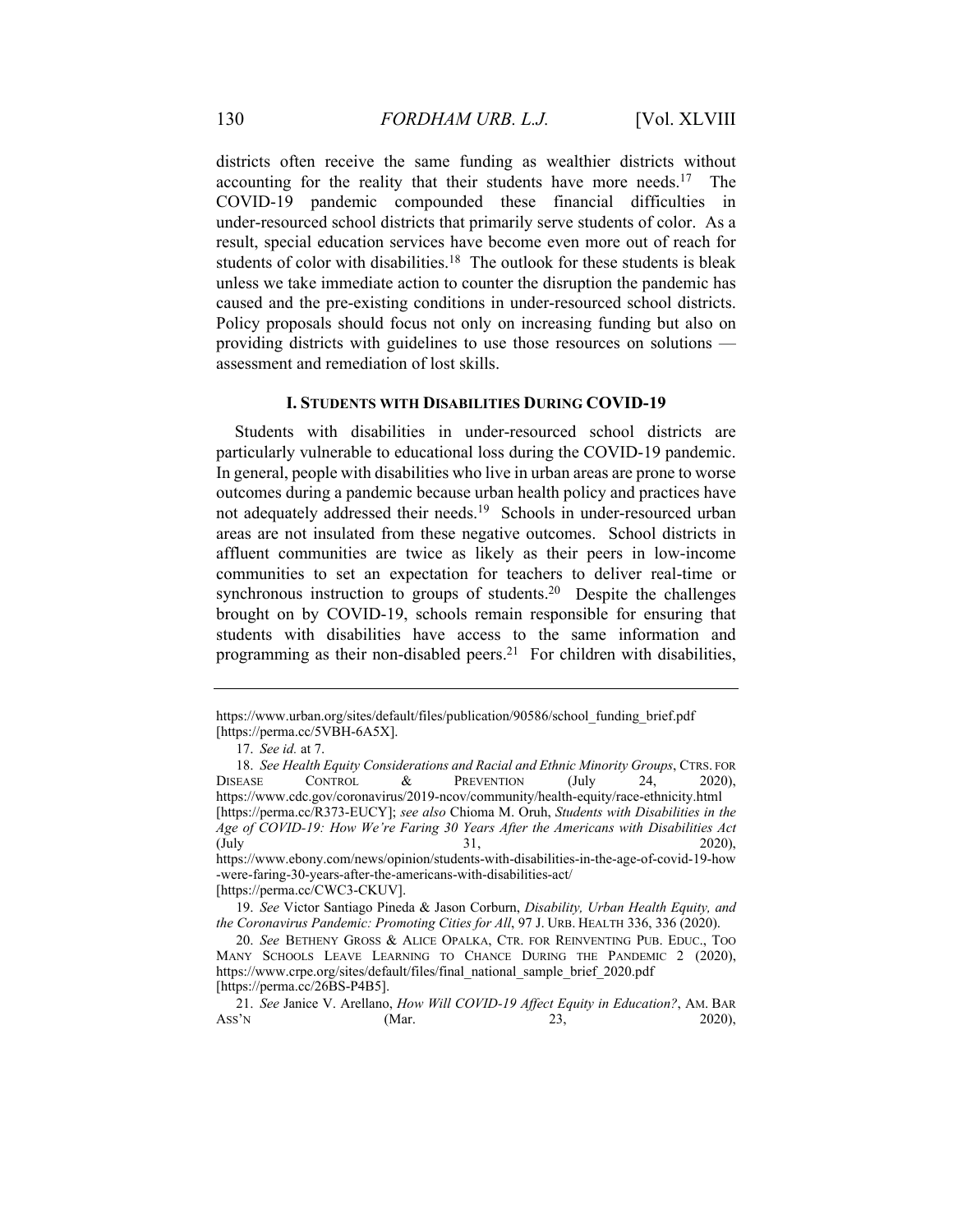closing school buildings often results in the suspension or reduction of the services they receive from various providers — physical therapists, occupational services, and speech and language providers. These related services enable students to achieve their academic, functional, and social goals. Because their access to these services has been reduced or eliminated, students with disabilities are among the groups of students who are most likely to regress during the COVID-19 pandemic.<sup>22</sup>

Working with students with disabilities online can be challenging. Pre-COVID, online teachers who worked with students with disabilities had a high turnover rate in different types of programs.<sup>23</sup> One reason for this turnover is that few teachers — both licensed special education and general education teachers, have received adequate training in online learning.<sup>24</sup> Little research has been dedicated to educating students with disabilities online and developing corresponding pedagogy.25 School psychologists have found themselves in a legal and ethical bind where there are no educational regulations and guidelines for remote testing, and existing guidance is conflicting. The U.S. Department of Education (ED) has permitted remote testing if in-person testing is not required, but state psychology organizations have encouraged practitioners in school settings to delay testing under these conditions.<sup>26</sup> Given the circumstances that have led to remote learning and therapy, it is unlikely that teachers and school providers have received sufficient training and support to deliver effective special education and related services to all the students who need it. Some

https://www.americanbar.org/groups/litigation/committees/diversity-inclusion/articles/2020/ covid-19-coronavirus-equality-education/ [https://perma.cc/E3YV-GRZD].

<sup>22.</sup> *See* Nathan Jones et al., *Academic Supports for Students with Disabilities*, EDRESEARCH FOR RECOVERY 2 (June 2020), https://annenberg.brown.edu/sites/default/files/EdResearch\_for\_Recovery\_Brief\_2.pdf [https://perma.cc/VZS7-NGZ8].

<sup>23.</sup> *See* MARY F. RICE ET AL., CTR. ON ONLINE LEARNING & STUDENTS WITH DISABILITIES, TEACHER PREPARATION AND PROMISING PRACTICES IN ONLINE LEARNING 6 (2015), https://kuscholarworks.ku.edu/bitstream/handle/1808/22593/Superintendent\_Topic\_7\_Sum mary\_November2015.pdf?isAllowed=y&sequence=1 [https://perma.cc/8SH7-AMLF].

<sup>24.</sup> *See* Richard Allen Carter Jr. & Mary F. Rice, *Administrator Work in Leveraging Technologies for Students with Disabilities in Online Coursework*, 31 J. SPECIAL EDUC. TECH. 137, 140, 145 (2016); *see also* TONI M. CROUSE ET AL., CTR. ON ONLINE LEARNING & STUDENTS WITH DISABILITIES, "HOW DID I SURVIVE?" ONLINE TEACHERS' DESCRIBE LEARNING TO TEACH STUDENTS WITH DISABILITIES 3-4 (2016), http://www.centerononlinelearning.res.ku.edu/wp-content/uploads/2017/04/HowDidISurviv e-Nov2016.pdf [https://perma.cc/VBP4-VFAR].

<sup>25.</sup> *See* Leanna Archambault & Kathryn Kennedy, *Teacher Preparation for K–12 Online and Blended Learning*, *in* HANDBOOK OF RESEARCH ON K–12 ONLINE AND BLENDED LEARNING 221, 221–44 (Kathryn Kennedy & Richard E. Ferdig eds., 2d ed. 2014).

<sup>26.</sup> *See* Ryan L. Farmer et al., *Teleassessment with Children and Adolescents During the Coronavirus (COVID-19) Pandemic and Beyond: Practice and Policy Implications*, PRO. PSYCH. 7 (2020).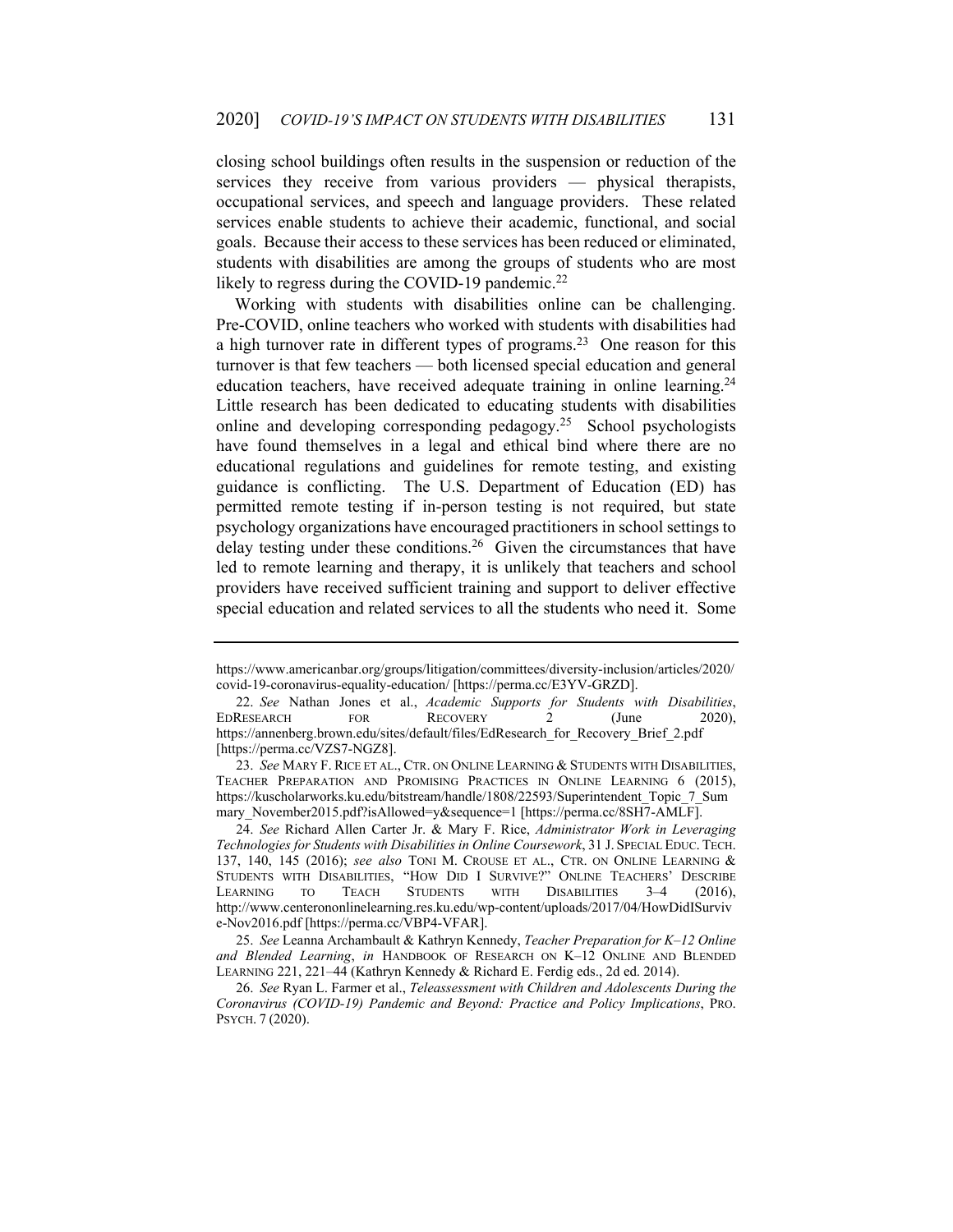remote services — behavioral interventions and occupational and physical therapy — are difficult, if not impossible, to provide remotely. They often require equipment, and most parents do not have the specialized training to use them.27

Schools can intervene to reduce learning gaps by continuing the IDEA's mandate to create individualized education programs (IEPs) based on a student's unique needs and circumstances. Researchers recommend strategies such as providing small group or one-to-one interventions three to five times per week.<sup>28</sup> Another important strategy to reduce learning gaps during school closures is to collect data regularly.<sup>29</sup> This ensures that interventions are data driven and aids the IEP team in making instructional decisions.30 When school district evaluators are unavailable, districts should contract with independent providers or use emergency funding to access community-based services for their students. In some cases, a child's disability may interfere with their ability to access remote instruction, interventions, or related services. Students with visual impairments, mental health needs, or those who rely on expensive equipment in the school building face additional barriers.<sup>31</sup> For these students, their accommodations require in-person services delivered by an essential provider following the Centers for Disease Control and Prevention's (CDC) guidelines. For students with autism, intellectual disabilities, or other processing disorders, strategies aimed at creating a structured routine and engaging in sensory activities at home can help.<sup>32</sup> During the pandemic, therapists have quickly found ways to use technology to provide Applied Behavior Analysis (ABA)

<sup>27.</sup> *See* Mallory Warner-Richter & Chrishana M. Lloyd, *Considerations for Building Post-COVID Early Care and Education Systems That Serve Children with Disabilities*,CHILD  $T$ RENDS  $3$   $(Aug. 2020),$ https://www.childtrends.org/wp-content/uploads/2020/08/ECEDisabilitiesCovid19\_ChildTr ends\_August2020.pdf [https://perma.cc/SZA4-SCJ2].

<sup>28.</sup> *See* CROUSE ET AL., *supra* note 24, at 13.

<sup>29.</sup> *See id.* at 20.

<sup>30.</sup> *See id.* at 16–17.

<sup>31.</sup> *See* Collin Binkley, *Remote Learning Poses Hurdles for Students with Disabilities*, ABC NEWS (Mar. 31, 2020, 7:48 PM), https://abcnews.go.com/Health/wireStory/parents-feel-virus-shutdowns-leave-disabled-stude nts-69890939 [https://perma.cc/JNY7-NNZL]; *see also* Alex Zimmerman et al., *How Remote Learning Upended Instruction for NYC Students with Disabilities and Their Families*, CITY (June 17, 2020, 11:05 PM), https://www.thecity.nyc/education/2020/6/17/21295189/nyc-special-education-students-rem ote-learning-struggles [https://perma.cc/EQ9Q-D3RC].

<sup>32.</sup> *See* Gabrille Galto, *How to Entertain a Child with Autism and Provide Ideal Learning Environment During School Closure*, ATTENTIVE BEHAV. CARE (Mar. 19, 2020), https://www.attentivebehavior.com/how-to-entertain-child-with-autism/ [https://perma.cc/BP4V-U7NZ].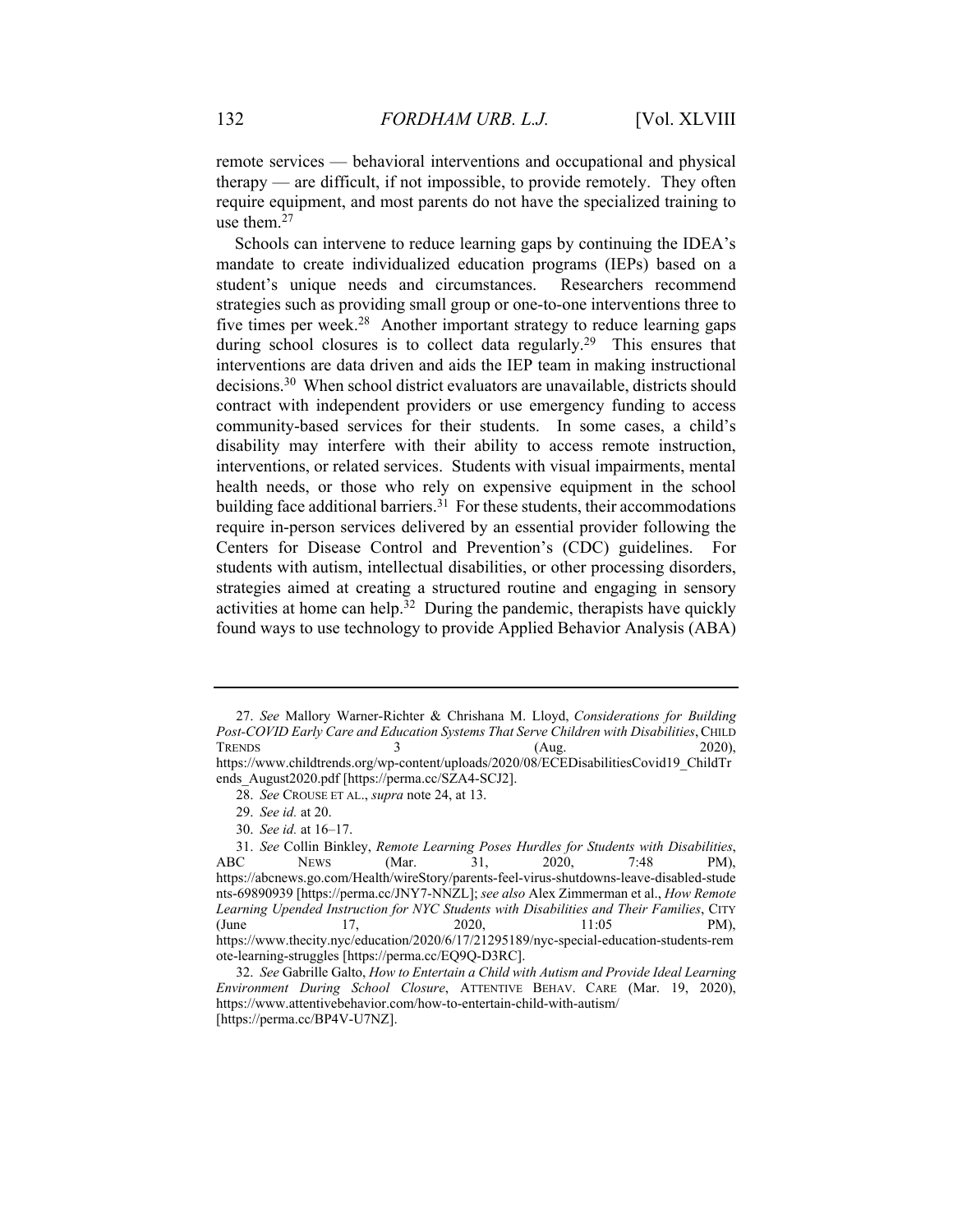therapy using a telehealth model. $33$  However, even with telehealth innovations, some students require in-person instruction and support to benefit from these services. Unfortunately, families are finding that some school districts refuse to provide any in-person instruction during the pandemic, even when the data indicates that a student needs it to access the curriculum and avoid educational loss.<sup>34</sup> Millions of students with disabilities have lost access to the special education and related services that they rely on daily.<sup>35</sup> Parents — who support their children with IEPs' learning — often take on roles, frequently without training, that teacher assistants, aides, and paraprofessionals previously delivered.36 Without in-home support, whether from parents who have received training or providers offering services outside the school building, these students will continue to be left behind.

#### **II. THE IMPACT OF COVID-19 ON STUDENTS OF COLOR**

Black and Latinx students stand to experience devastating educational loss as the achievement gap may become an insurmountable gulf.<sup>37</sup> Black Americans are contracting COVID-19 at higher rates and are more likely to die from the virus.38 The anticipated stressors to these families include loss of income, ongoing physical health concerns, and increased mental health challenges. In the United States, the segregated school system is leaving students of color behind their white counterparts.<sup>39</sup> White students are less

 <sup>33.</sup> *See* Kimberly A. Zoder-Martell et al., *Technology to Facilitate Telehealth in Applied Behavior Analysis*, 13 BEHAV. ANALYSIS PRAC. 596, 597–99 (2020).

 <sup>34.</sup> The Author bases this on observations made in the Duke Children's Law Clinic during the COVID-19 pandemic.

 <sup>35.</sup> Letter from Mike Doyle & Christopher Smith, to Nancy Pelosi, Mitch McConnell, Kevin McCarthy & Charles Schumer (Mar. 21, 2020), https://chrissmith.house.gov/uploadedfiles/2020-03-21 doyle smith letter on autism servi ces in covid19 package.pdf [https://perma.cc/T9KP-D67J].

<sup>36.</sup> *See* Warner-Richter & Lloyd, *supra* note 27, at 3.

 <sup>37.</sup> An achievement gap exists when one group of students outperforms another and the difference in average scores is statistically significant. *See generally* KITMITTO G. BOHRNSTEDT ET AL., NAT'L CTR. FOR EDUC. STAT., SCHOOL COMPOSITION AND THE BLACK-WHITE ACHIEVEMENT GAP (2015), https://nces.ed.gov/nationsreportcard/subject/studies/pdf/school\_composition\_and\_the\_bw\_ achievement\_gap\_2015.pdf [https://perma.cc/2VGH-WTXF].

 <sup>38.</sup> *See* Reis Thebault et al., *The Coronavirus Is Infecting and Killing Black Americans at an Alarmingly High Rate,* WASH. POST (Apr. 7, 2020), https://www.washingtonpost.com/nation/2020/04/07/coronavirus-is-infecting-killing-blackamericans-an-alarmingly-high-rate-post-analysis-shows/ [https://perma.cc/EZ37-WBWP].

<sup>39.</sup> *See* Osamudia James, *An Old Story Made New Again: Why Students of Color Are Primed to Be Left Behind in the Coronavirus Crisis*, WASH. POST (Apr. 24, 2020, 3:10 PM), https://www.washingtonpost.com/education/2020/04/24/an-old-story-made-new-again-whystudents-color-are-primed-be-left-behind-covid-19-crisis/ [https://perma.cc/UBY6-NNBE].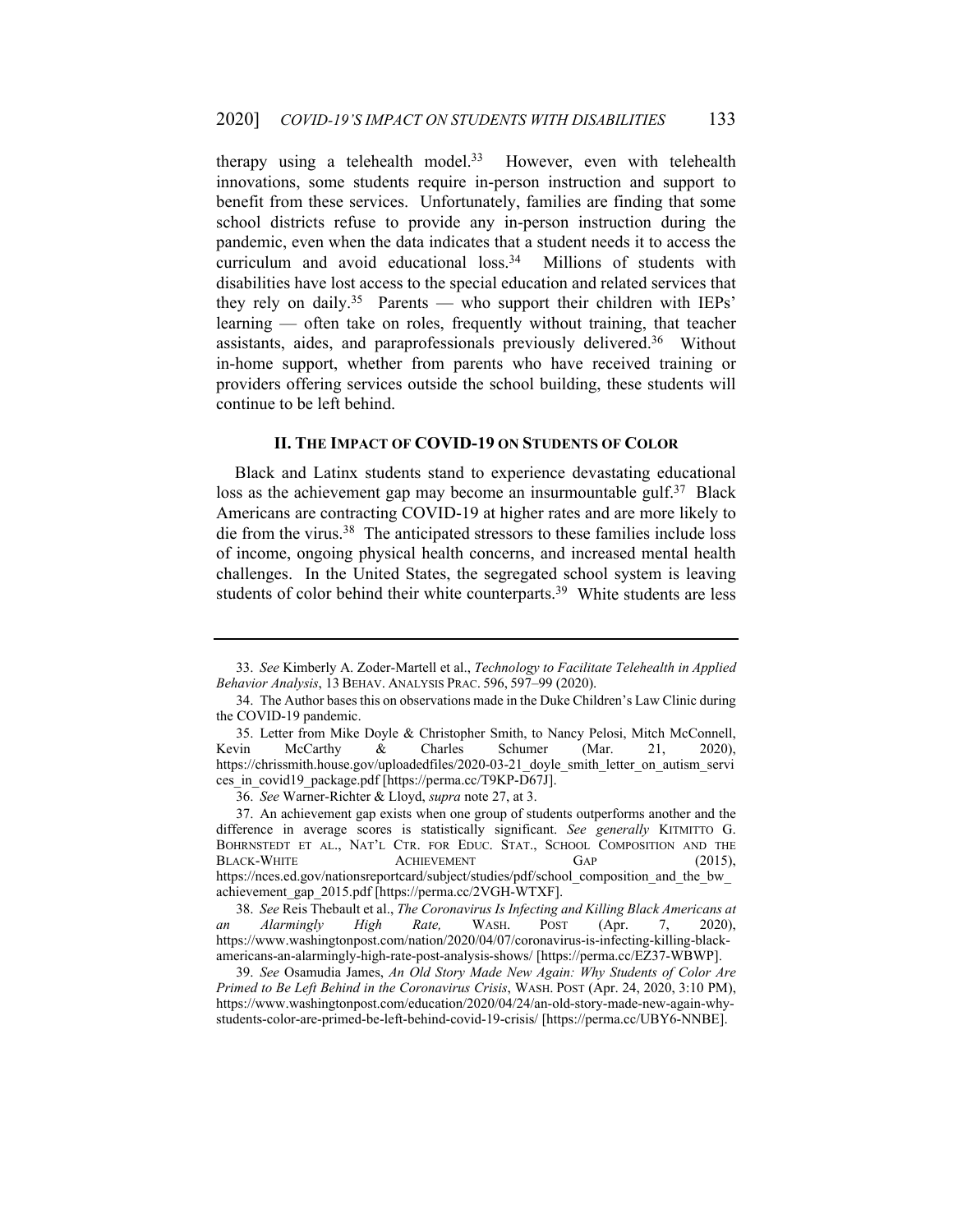likely to be concentrated in under-resourced school districts.<sup>40</sup> Wealthier, white school districts can afford the services students will need to address deficits due to educational loss during the pandemic.<sup>41</sup> These opportunities include individual and small group tutoring, as well as enrichment and summer programming.<sup>42</sup>

By contrast, low-income Black and Latinx students are more likely to experience educational loss because they are less likely to have access to the conditions that are conducive to successful remote learning.<sup>43</sup> In cities like Dallas, Houston, Memphis, Phoenix, and San Antonio, 57%–63% of students do not have access to a computer at home.<sup>44</sup> "Low-income students struggle [the] most when schools are not in session."45 In many low-income neighborhoods, where summer programming is a luxury and not the norm, families are unable to access high-quality child care or enrichment programs that prevent educational loss or introduce new skills.46 As a result, achievement gaps between low-income and middle-class students widen during the summer months.<sup>47</sup> We are likely to see similar patterns during the pandemic.48 Low-income, working-class families will have a difficult

-gap-will-widen-educational-disparities-coronavirus-pandemic/

43. *See* Emma Dorn et al., *COVID-19 and Student Learning in the United States: The Hurt Could Last a Lifetime*, MCKINSEY & CO. 4–5 (June 2020), https://www.mckinsey.com/industries/public-and-social-sector/our-insights/covid-19-and-st udent-learning-in-the-united-states-the-hurt-could-last-a-lifetime

[https://perma.cc/J9BT-4UEF].

44. *See* KRISTIN BLAGG ET AL., URB.INST., MAPPING STUDENT NEEDS DURING COVID-19, at  $12$  (2020), https://www.urban.org/sites/default/files/publication/102131/mapping-student-needs-duringcovid-19-final\_2.pdf [https://perma.cc/BWX8-TWTA].

47. *See id.*

48. *See, e.g.*, Megan Kuhfeld & Beth Tarasawa, *The COVID-19 Slide: What Summer*  Learning Loss Can Tell Us About the Potential Impact of School Closures on Student *Academic Achievement*, NWEA 2 (Apr. 2020),

<sup>40.</sup> *Concentration of Public School Students Eligible for Free or Reduced Price Lunch*, NAT'L CTR. FOR EDUC. STAT. (May 2020), https://nces.ed.gov/programs/coe/indicator\_clb.asp#r1 [https://perma.cc/Z3J3-PEKS].

<sup>41.</sup> *See* Dania Francis & Christian E. Weller, *The Black-White Wealth Gap Will Widen Educational Disparities During the Coronavirus Pandemic*, CTR. FOR AM. PROGRESS (Aug. 12, 2020, 9:01 AM), https://www.americanprogress.org/issues/race/news/2020/08/12/489260/black-white-wealth

<sup>[</sup>https://perma.cc/5H2V-HCT5]. 42. *See* James, *supra* note 39.

 <sup>45.</sup> RUTH FADEN ET AL.,JOHNS HOPKINS UNIV., THE ETHICS OF K–12 SCHOOL REOPENING: IDENTIFYING AND ADDRESSING THE VALUES AT STAKE 7 (2020), https://bioethics.jhu.edu/wp-content/uploads/2020/06/White-Paper-Equity-FINAL.pdf [https://perma.cc/2F68-GBVV].

<sup>46.</sup> *See* JENNIFER MCCOMBS ET AL., RAND CORP., THE VALUE OF OUT-OF-SCHOOL TIME PROGRAMS 12 (2017), https://www.rand.org/pubs/perspectives/PE267.html [https://perma.cc/CJG3-W2CT].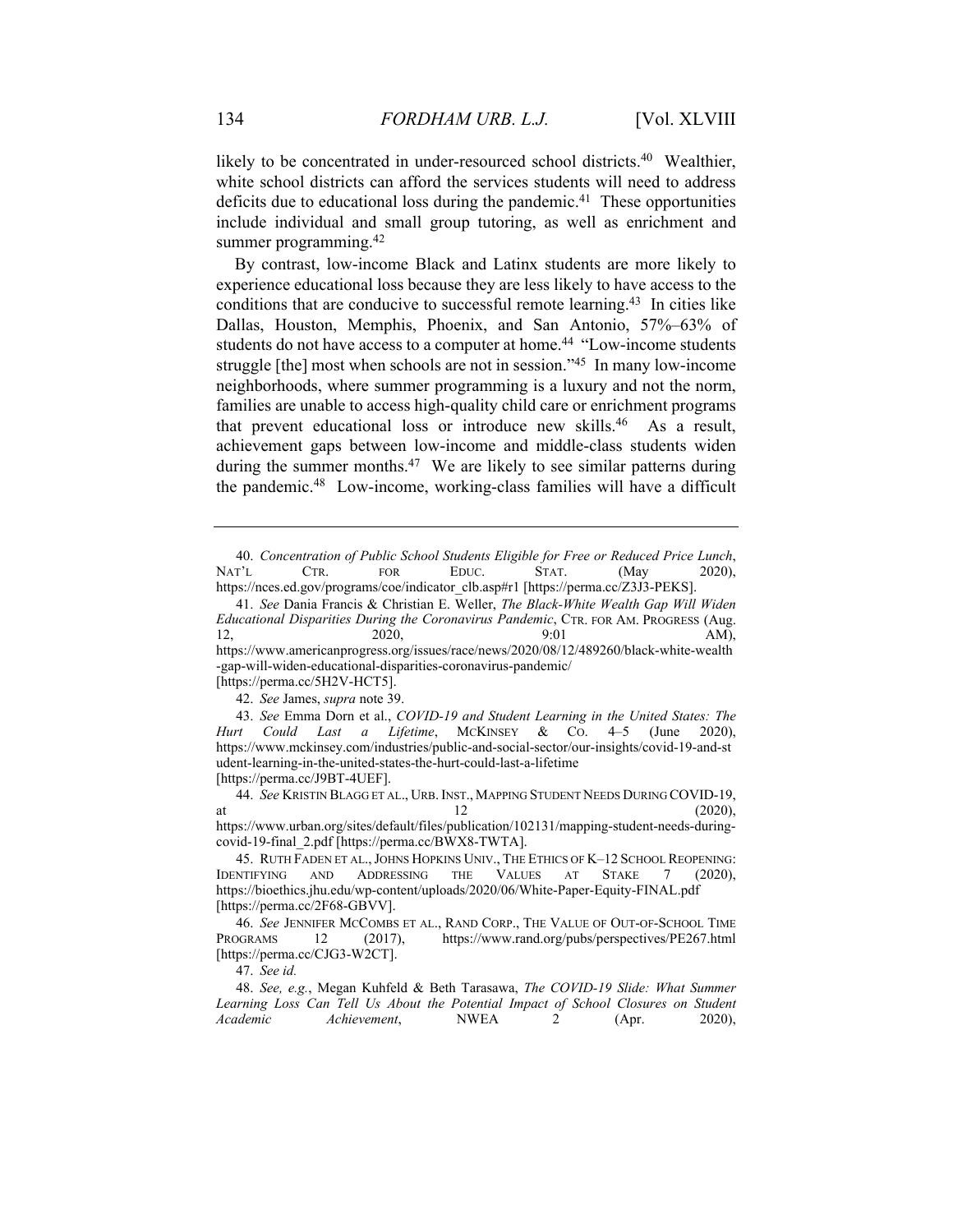time accessing the developing array of neighborhood learning pods, private tutors (in-person and online), and private online programming.<sup>49</sup> One study found that the strongest indicator of student engagement during the pandemic was the education level of parents and other adults in a school's neighborhoods.50 Students from families and neighborhoods with lower or limited education levels may have the hardest time staying engaged with their learning and may experience educational loss.

Even when students do not have a disability, social factors make remote instruction challenging for many Black and Latinx students, furthering the achievement gap or cementing their placement in it. Those factors include a lack of adequate food and shelter, access to high-quality internet, a quiet place to work, books, and academic support from parents.<sup>51</sup> Longstanding structural racism has contributed to these inequities in almost every area of life, including housing, healthcare, financial opportunities, and education.<sup>52</sup> Many low-income students of color lack access to computers that are equipped with the technology necessary for remote learning (i.e., webcam, speaker system, newer operating system).<sup>53</sup> However, even when students have access to the requisite technology, the lack of access to high-speed internet service or knowledge of how to use technology to support learning

50. *See* DOUGLAS N. HARRIS ET AL., NAT'L CTR. FOR RSCH. ON EDUC. ACCESS & CHOICE, HOW AMERICA'S SCHOOLS RESPONDED TO THE COVID CRISIS 27 (2020), https://educationresearchalliancenola.org/files/publications/20200713-Technical-Report-Har ris-et-al-How-Americas-Schools-Responded-to-the-COVID-Crisis.pdf [https://perma.cc/G4VY-VXZN].

[https://perma.cc/HT83-H96H].

https://www.nwea.org/content/uploads/2020/05/Collaborative-Brief\_Covid19-Slide-APR20. pdf [https://perma.cc/8MTN-VKNE]; Richard Rothstein, *The Coronavirus Will Explode Achievement Gaps in Education*, ECON. POL'Y INST.: WORKING ECON. BLOG. (Apr. 14, 2020,  $1:16$  PM),

https://www.epi.org/blog/the-coronavirus-will-explode-achievement-gaps-in-education/ [https://perma.cc/54NS-49U2].

<sup>49.</sup> *See, e.g.*, Terry Nguyen, *The Pandemic Is Fueling the Private Tutoring Industry*, VOX (Oct. 9, 2020, 9:52 AM), https://www.vox.com/the-goods/2020/8/6/21354637/pandemic-learning-pods-private-tutorin g [https://perma.cc/AJ9Q-SE3Z]; *see also* Michelle Fox, *Desperate Parents Are Turning to 'Learning Pods' This Fall*. *Here's What It Can Cost*, CNBC (Aug. 14, 2020, 11:04 AM), https://www.cnbc.com/2020/08/10/parents-turn-to-learning-pods-this-fall-amid-covid-whatit-can-cost.html [https://perma.cc/F7V6-T72V].

<sup>51.</sup> *See* GEOFF MASTERS ET AL., AUSTRAL. COUNCIL FOR EDUC. RSCH., MINISTERIAL BRIEFING PAPER ON EVIDENCE OF THE LIKELY IMPACT ON EDUCATIONAL OUTCOMES OF VULNERABLE CHILDREN LEARNING AT HOME DURING COVID-19, at 1 (2020), https://research.acer.edu.au/cgi/viewcontent.cgi?article=1025&context=learning\_processes [https://perma.cc/3VDW-YYEJ].

<sup>52.</sup> *See, e.g.*, Brenda Álvarez, *COVID-19 and the Impact on Communities of Color*, NAT'L EDUC. ASS'N (Apr. 24, 2020), http://neatoday.org/2020/04/24/covid-19-and-communities-of-color/

<sup>53.</sup> *See id.*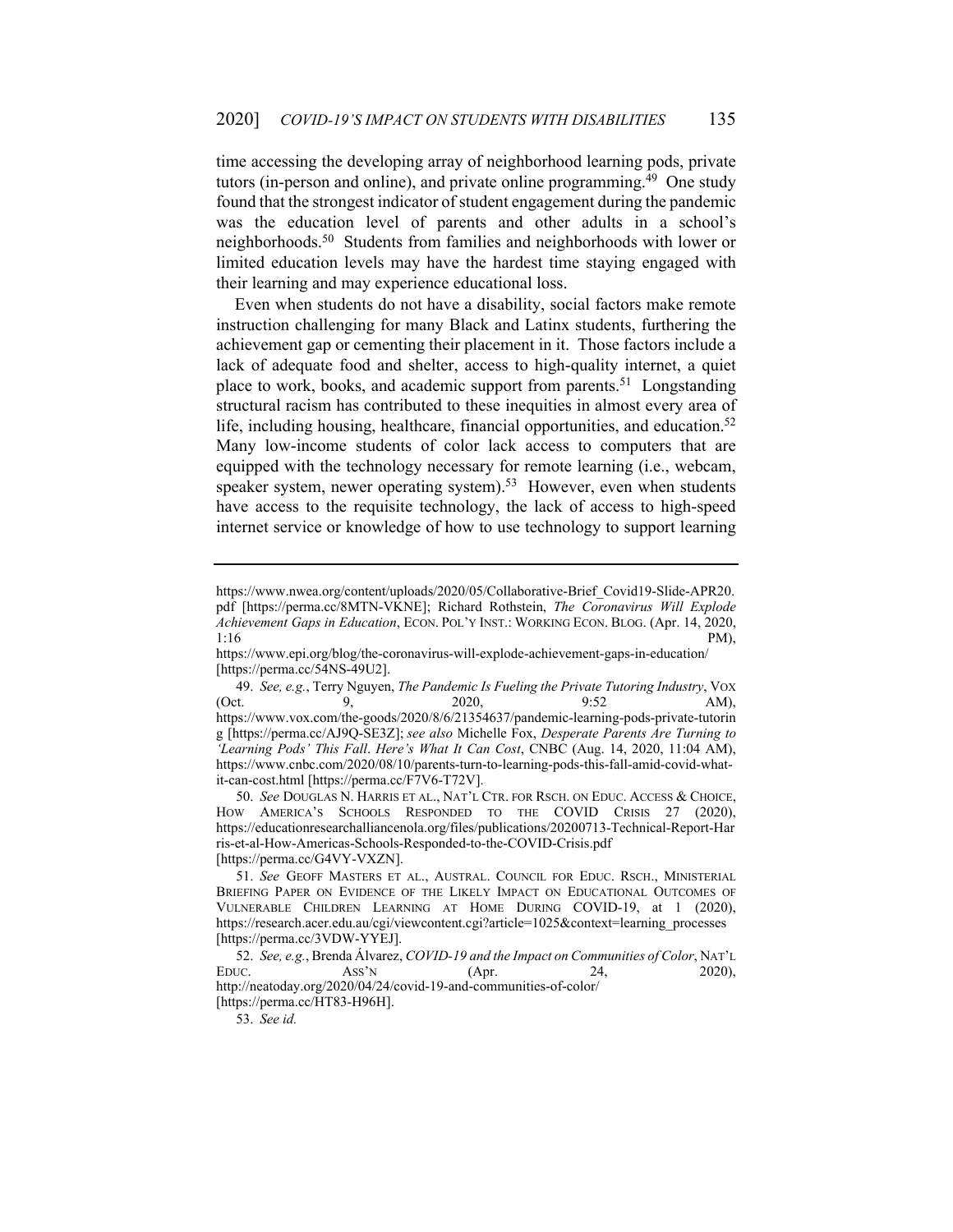adds another obstacle.<sup>54</sup> In urban areas, low-income families are more likely to live in smaller homes with more people, making it difficult to do schoolwork in a distraction-free setting that is conducive to learning.<sup>55</sup> In other families, low-income essential workers are unable to provide supervision or procure affordable child care while their children work remotely.56 The impact of educational loss on students of color will have an economic impact on the country for years to come. Learning loss leads to school dropout and eventually a reduction in future earnings as these students enter the workforce with fewer skills and less productivity.<sup>57</sup>

#### **III. APPLICABLE LAWS DURING THE PANDEMIC**

During the COVID-19 pandemic, public schools must continue to provide special education and accommodations under a student's IEP or Section 504 plan to the greatest extent possible.<sup>58</sup> The IDEA remains in effect despite efforts by some school leaders to waive its requirements.<sup>59</sup> Both the Council of Administrators of Special Education and the National Association of State Directors of Special Education (NASDE) have sought waivers from ED that would exempt school districts from complying with IDEA timelines for IEP reviews, evaluations for special education services, and responses to legal complaints.<sup>60</sup> Under the Coronavirus Aid, Relief, and Economic Security (CARES) Act, ED may waive certain requirements for state and local educational agencies during the pandemic. $61$  To reduce waiver requests, ED's guidance has encouraged parents and their school districts to work collaboratively towards the best interest of children with disabilities,

59. *See School Leader Voices: Concerns and Challenges to Providing Meaningful IDEA-Related Services During COVID-19*, NAT'L SCH. BDS. ASS'N ET AL. 16 (2020), https://aasa.org/uploadedFiles/AASA\_Blog(1)/Advocacy%20IDEA%20White%20Paper%2 0FINAL.pdf [https://perma.cc/E6EX-6EG5].

<sup>54.</sup> *See, e.g.*, *Coronavirus Impact on Students and Education Systems*, NAACP, https://naacp.org/coronavirus/coronavirus-impact-on-students-and-education-systems/ [https://perma.cc/HXS3-U4WH] (last visited Oct. 25, 2020).

<sup>55.</sup> *See* Dorn et al., *supra* note 43, at 7.

 <sup>56.</sup> *See Coronavirus Impact on Students and Education Systems*, *supra* note 54.

<sup>57.</sup> *See* Dorn et al., *supra* note 43, at 7.

<sup>58.</sup> *See* U.S DEP'T OF EDUC., QUESTIONS AND ANSWERS ON PROVIDING SERVICES TO CHILDREN WITH DISABILITIES DURING THE CORONAVIRUS DISEASE 2019 OUTBREAK 2 (2020) [hereinafter QUESTIONS AND ANSWERS], https://www2.ed.gov/policy/speced/guid/idea/memosdcltrs/qa-covid-19-03-12-2020.pdf [https://perma.cc/9STX-WZB4].

<sup>60.</sup> *See* Corey Mitchell, *Special Ed. Administrators Press Congress for IDEA Waivers During Pandemic*, EDUC. WEEK (Apr. 16, 2020, 1:40 PM), http://blogs.edweek.org/edweek/speced/2020/04/special\_education\_groups\_want\_idea\_waiv ers.html [https://perma.cc/KDC7-5GTW].

<sup>61.</sup> *See* Pub. L. No. 116-136, § 3511, 134 Stat. 281, 400 (2020). The CARES Act is a federal economic relief package enacted in response to the COVID-19 pandemic.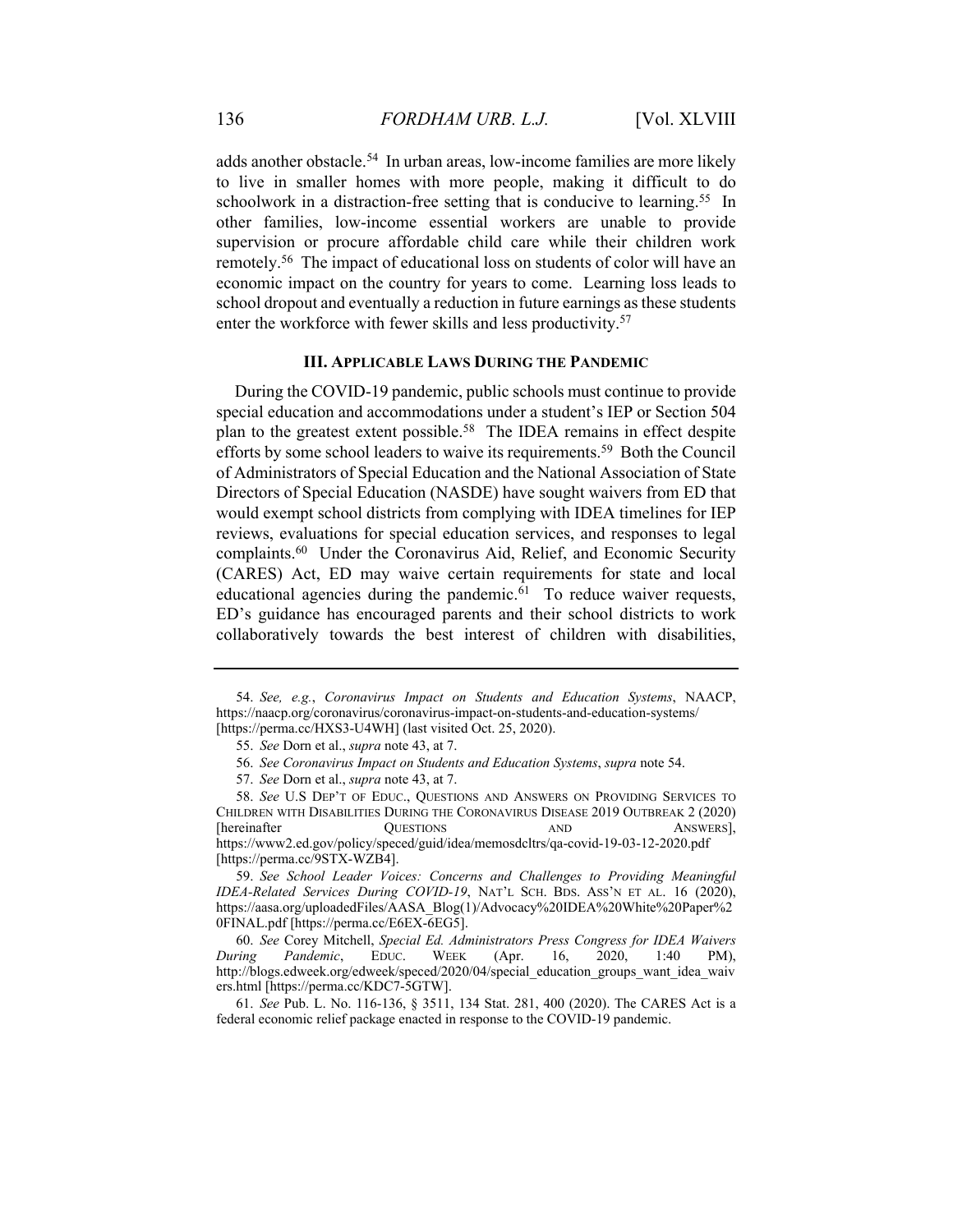acknowledging that services may look different during the pandemic as many schools continue to use some level of remote or virtual instruction.<sup>62</sup> The school and IEP team make these decisions on a case-by-case basis. If schools provide virtual or remote educational opportunities to the general student population, students with disabilities are entitled to equal access to those same opportunities. $63$  For students who are not a good fit for distance learning or virtual therapy, the school district should track the hours of special education and related services not provided to the child and base compensatory services on those hours.64 Parents can request that the district consider teletherapy options to continue related services, such as speech and language therapy.<sup>65</sup>

#### **A. Special Education Services During March–June 2020**

At the onset of the COVID-19 pandemic, many state governors attempted to mitigate the spread of the virus by issuing stay-at-home orders to close all schools and non-essential businesses.<sup>66</sup> During this period, some schools ceased instruction completely while others switched to remote learning. About 85% of all school districts made sure that their students received some form of instruction, whether in packets, posted assignments, or online learning software.<sup>67</sup> The change was done quickly in an effort to continue providing some level of education to students, even if the quality of the instruction was substandard. In a survey the ParentsTogether Foundation conducted during the COVID-19 pandemic, only 20% of parents whose children had an IEP said they were receiving services, and 39% were not

<sup>62.</sup> *See* U.S. DEP'T OF EDUC., IDEA PART B DISPUTE RESOLUTION PROCEDURES 1 (2020), https://www2.ed.gov/policy/speced/guid/idea/memosdcltrs/qa-dispute-resolution-procedures -part-b.pdf [https://perma.cc/8ZEG-Q2SS].

<sup>63.</sup> *See* QUESTIONS AND ANSWERS, *supra* note 58, at 2.

<sup>64.</sup> *See id.* Compensatory education is an equitable remedy to remediate the loss of a FAPE for a period of time. It aims to provide "services 'prospectively to compensate for a past deficient program.'" Draper v. Atlanta Indep. Sch. Sys., 518 F.3d 1275, 1280 (11th Cir. 2008) (citing G *ex. rel.* RG v. Fort Bragg Dependent Sch., 343 F.3d 295, 308 (4th Cir. 2003)). An award of compensatory education "should place children in the position they would have been in but for the violation of the Act." *Id.* at 1289 (citing Reid v. D.C., 401 F.3d 516, 518 (D.C. Cir. 2005)).

<sup>65.</sup> *See* U.S. DEP'T OF EDUC., SUPPLEMENTAL FACT SHEET: ADDRESSING THE RISK OF COVID-19 IN PRESCHOOL, ELEMENTARY AND SECONDARY SCHOOLS WHILE SERVING CHILDREN WITH DISABILITIES 2 (2020) [hereinafter SUPPLEMENTAL FACT SHEET], https://www2.ed.gov/about/offices/list/ocr/frontpage/faq/rr/policyguidance/Supple%20Fact %20Sheet%203.21.20%20FINAL.pdf [https://perma.cc/245Y-J4H6].

<sup>66.</sup> *See* Mark E. Czeisler et al., *Public Attitudes, Behaviors, and Beliefs Related to COVID-19, Stay-at-Home Orders, Non-essential Business Closures, and Public Health Guidance — United States, New York City, and Los Angeles, May 5–12, 2020*, 69 MORBIDITY & MORTALITY WKLY. REP. 751, 751 (2020).

 <sup>67.</sup> *See* GROSS & OPALKA, *supra* note 20, at 2.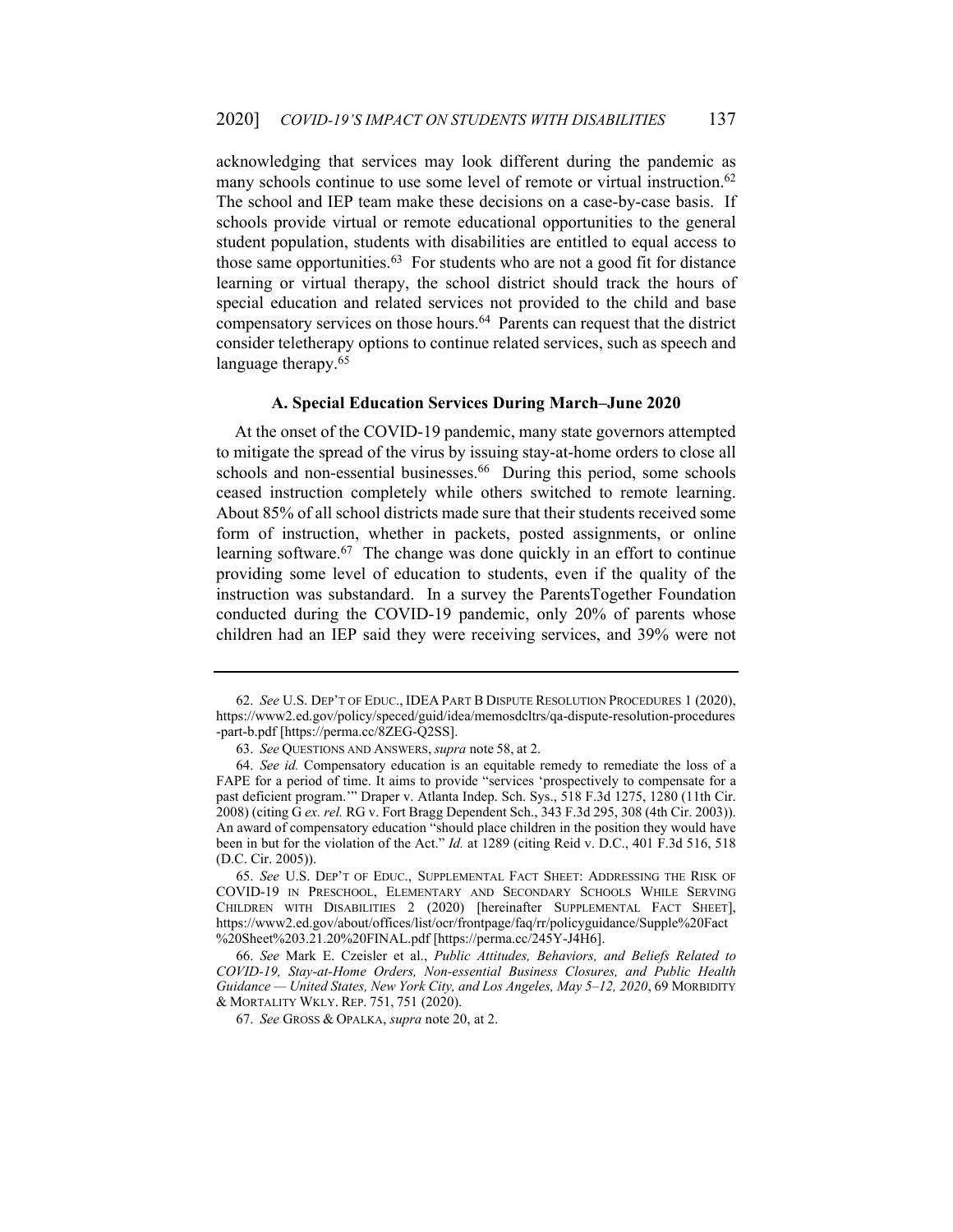receiving any support at all.<sup>68</sup> Children with IEPs were twice as likely as their peers without IEPs to be doing little or no remote learning and twice as likely to say that distance learning was going poorly.<sup>69</sup> Even with the IDEA's promise of individualized programming for students with disabilities, parents continued to experience difficulties obtaining a free and appropriate public education for their children through the end of the 2019– 2020 academic year.

#### **B. Special Education Services at the Start of the 2020–2021 School Year**

When the new school year commenced in August, school districts varied in their reopening approaches. Using the CDC guidelines and local COVID-19 data, districts opened either in-person, online, or used a hybrid approach — with students alternating between remote instruction and physical time in school.70 ED advised parents of students with disabilities to reach out to their school if their child's IEP could not be implemented fully by the district.<sup>71</sup> However, there have been reports that districts, instead, have inappropriately asked parents to waive their rights to special education services.<sup>72</sup> More than four in ten school districts do not require teachers to monitor students' academic progress.<sup>73</sup> Also concerning is that only 42% of districts expect teachers to collect and grade student work during the 2020–  $2021$  school year.<sup>74</sup> When school districts reopened, students should have received diagnostic assessments to identify learning loss,<sup>75</sup> yet reporting suggests that in large part, many did not.

<sup>68.</sup> *See ParentsTogether Survey Reveals Remote Learning Is Failing Our Most Vulnerable Students*, PARENTSTOGETHER ACTION, https://parents-together.org/parentstogether-survey-reveals-remote-learning-is-failing-our-m ost-vulnerable-students/ [https://perma.cc/W4C3-23RP] (last visited Oct. 25, 2020).

<sup>69.</sup> *See id.* 

<sup>70.</sup> *See* Jenna Buckle, *What Will Return to School Look Like This Fall? A Look Inside Hybrid Learning Plan*s, PANORAMA EDUC. (July 17, 2020), https://www.panoramaed.com/blog/hybrid-learning-return-to-school [https://perma.cc/W34V-DLCX].

<sup>71.</sup> *See* SUPPLEMENTAL FACT SHEET, *supra* note 65, at 2.

<sup>72.</sup> *See* Jodi S. Cohen & Jennifer Smith Richards, *Families of Special Needs Students Fear They'll Lose School Services in Coronavirus Shutdown*, PROPUBLICA ILL. (May 20, 2020, 2:24 PM),

https://www.propublica.org/article/families-of-special-needs-students-fear-theyll-lose-schoo l-services-in-coronavirus-shutdown [https://perma.cc/7L78-QCFW].

<sup>73.</sup> *See* SUPPLEMENTAL FACT SHEET, *supra* note 65, at 3.

<sup>74.</sup> *Id.* 

<sup>75.</sup> *See* Lynelle Morgenthaler, *Start Smart: Reopening School After COVID Learning Loss*, **EDMENTUM** 5 (2020), https://www.edmentum.com/sites/edmentum.com/files/resource/media/Start%20Smart%20-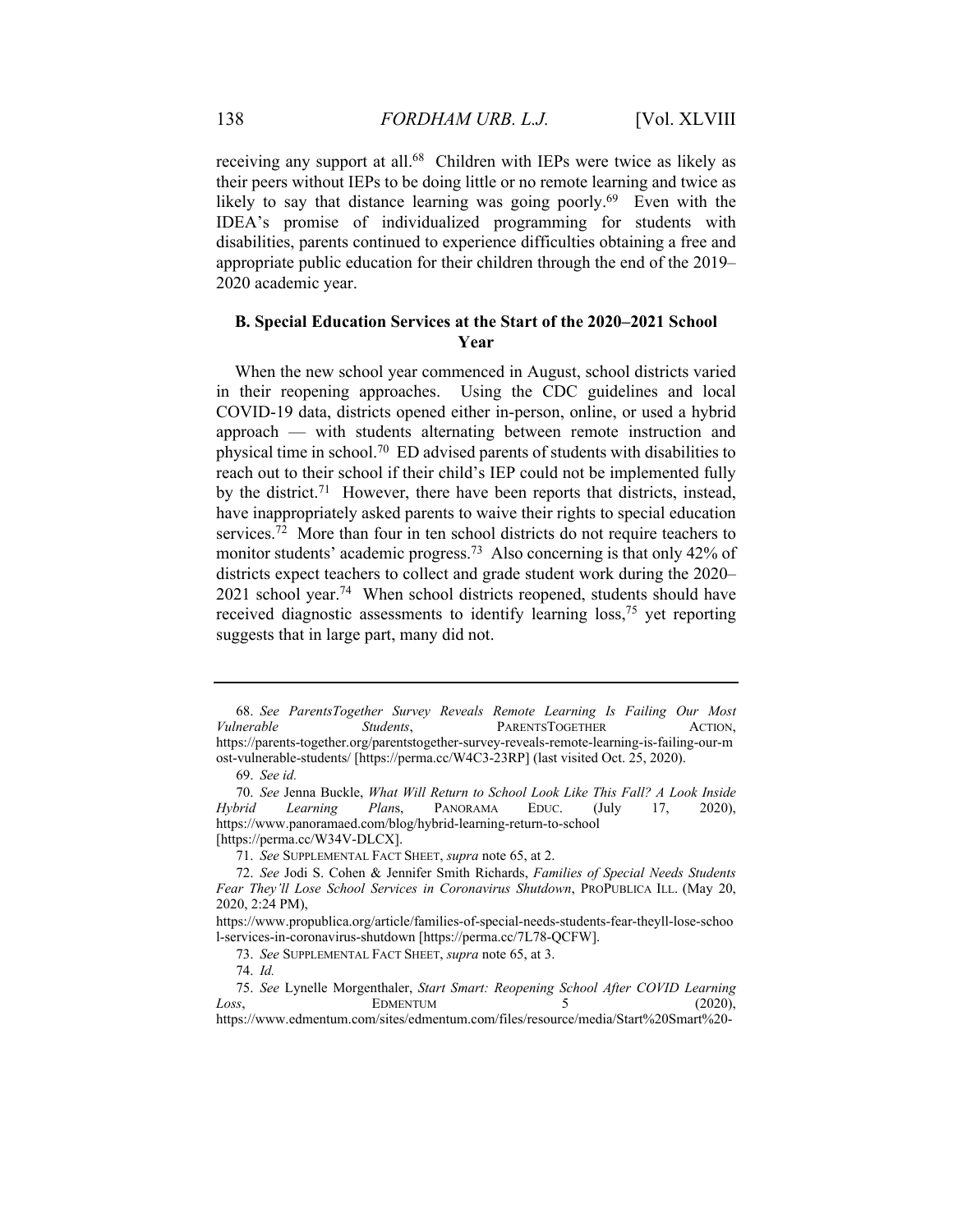Based on observations and lessons learned from spring 2020, local school districts and state governments have been making efforts to bridge the digital divide. School districts with the highest concentration of low-income households were 38.4% likely to distribute hotspots, as opposed to 20.5% in districts with more affluent populations.<sup>76</sup> ED should ensure that these efforts are not gratuitous but required in every school district and implemented with fidelity. In 2020, no child in the United States should lack access to a computer and reliable internet.

#### **CONCLUSION**

There are mixed emotions about returning to in-person instruction in the immediate future. Family members and students with compromising health conditions may not receive medical clearance to return to a traditional school setting while the pandemic continues. Some educators are not comfortable with returning to school unless there is a vaccine.<sup>77</sup> Others predict that there may be a second wave of COVID-19 coinciding with the annual flu season,  $78$ which will threaten the stability of the U.S. healthcare system.<sup>79</sup> When schools fully reopen in person, educators will find that some students with disabilities have regressed. Other students may have new challenges due to anxiety and social factors that have impacted them during the quarantine. ED should provide additional services to account for this educational loss and additional mental health needs. ED must set aside funds and guidance for this specific purpose. NASDE refers to educational services offered to all students as the result of missed or disrupted services during the

<sup>%20</sup>Reopening%20School%20After%20COVID%20Learning%20Loss%20Whitepaper%2 0FINAL.pdf [https://perma.cc/NG54-YASD].

 <sup>76.</sup> Robin Lake & Alvin Makori, *The Digital Divide Among Students During COVID-19: Who Has Access? Who Doesn't?*, CTR. FOR REINVENTING PUB. EDUC. (June 16, 2020), https://www.crpe.org/thelens/digital-divide-among-students-during-covid-19-who-has-acces s-who-doesnt [https://perma.cc/877F-DMAJ].

<sup>77.</sup> *See* Laura Meckler et al., *Under Pressure to Reopen This Fall, School Leaders Plot Unprecedented Changes*, WASH. POST (Apr. 27, 2020, 8:56 AM), https://www.washingtonpost.com/local/education/schools-reopen-fall-coronavirus/2020/04/ 26/d60e2f62-85b3-11ea-878a-86477a724bdb\_story.html [https://perma.cc/Q5FJ-BP8A].

 <sup>78.</sup> The annual flu season peaks vary in different parts of the country each season. *See Frequently Asked Influenza (Flu Questions): 2020–2021 Season*, CTRS. FOR DISEASE CONTROL & PREVENTION (Oct. 7, 2020), https://www.cdc.gov/flu/season/faq-flu-season-2020-2021.htm [https://perma.cc/C29Q-J35K].

<sup>79.</sup> *See* Heather Grey, *What a Second Wave of Coronavirus in the Fall Could Look Like*, HEALTHLINE (May 20, 2020), https://www.healthline.com/health-news/what-a-covid-19-wave-in-the-fall-could-look-like# Educated-guesses-about-the-future [https://perma.cc/GZG4-97FZ].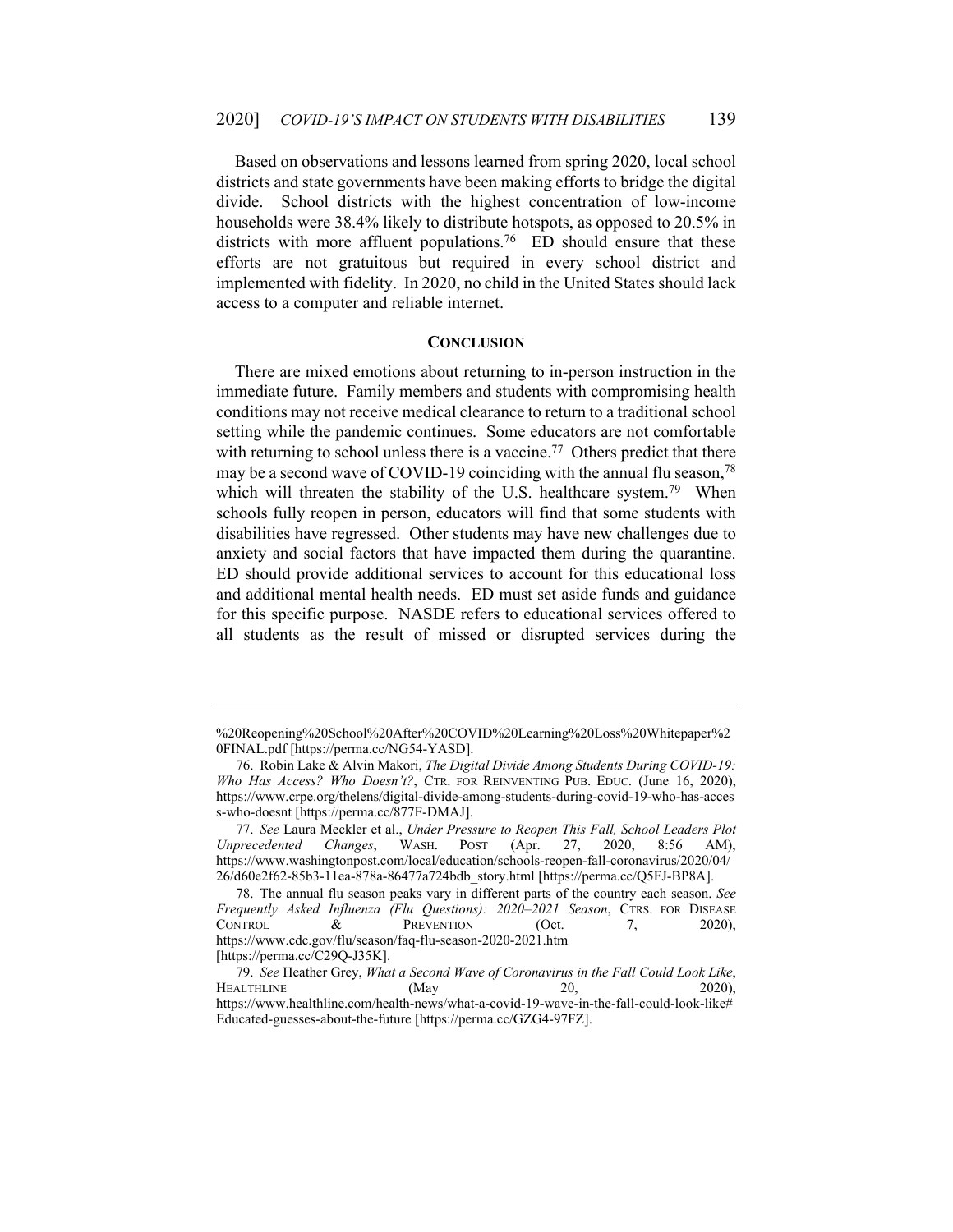COVID-19 school building closures as "recovery services."80 Another option is to provide students with disabilities with "compensatory education" — services to place the student in the position they would have been in if the school district delivered services in the first place.<sup>81</sup>

Educators and researchers around the world are wondering whether a complete overhaul of education as we know it is warranted.82 This is the moment when the United States can take unprecedented measures to support the educational needs of vulnerable children as one step in reviving the economy and recovering from the pandemic. Wealthier, more educated parents are more likely to notice when their child is struggling and have the resources to address educational challenges. Experts recommend addressing inequity by directing resources to the students who need it the most and continuing to expand internet access.83 Students not only need internet access but social services as well.

Simply reminding school districts of their legal mandate to provide equitable and accessible educational opportunities is ineffective without the resources and financial support to implement the legal requirements safely. Expert recommendations for safely reopening schools are costly, especially in districts that struggled financially before the pandemic. These recommendations include evaluating building systems, ventilation, filtration, and air cleaning; obtaining air-cleaning device supplements; installing plexiglass to create physical barriers around desks and shared spaces; installing touchless technology for hand soap, hand sanitizer, and paper towels; providing protective equipment and implementing frequent cleaning by custodial staff; and forming a COVID-19 response team and a plan to implement policies and conduct contact tracing.<sup>84</sup>

The state of special education underfunding, coupled with the significant additions to overall general education needs, leaves little room for extra spending on students with disabilities and other challenges. Congress and state educational agencies must act quickly to address the needs outlined in

<sup>80.</sup> *See A Successful Launch of the 2020–2021 School Year for Students with Disabilities*, NAT'L ASS'N ST. DIRS. SPECIAL EDUC. 2 (2020), http://www.nasdse.org/docs/NASDSE\_20-21\_\_Launch\_Document\_.pdf [https://perma.cc/UE6H-MJVZ].

<sup>81.</sup> *See supra* note 64 and accompanying text.

<sup>82.</sup> *See* Pasi Sahlberg, *Will the Pandemic Change Schools?*, 5 J. PRO. CAP. & CMTY. 5 (2020).

<sup>83.</sup> *See* Dorn et al., *supra* note 43, at 8, 9.

 <sup>84.</sup> *See* EMILY JONES ET AL., HARVARD T.H. CHAN SCH. OF PUB. HEALTH, SCHOOLS FOR HEALTH: RISK REDUCTION STRATEGIES FOR REOPENING SCHOOLS 31–42 (2020), https://schools.forhealth.org/wp-content/uploads/sites/19/2020/06/Harvard-Healthy-Buildin gs-Program-Schools-For-Health-Reopening-Covid19-June2020.pdf [https://perma.cc/2DR4-BUT3].